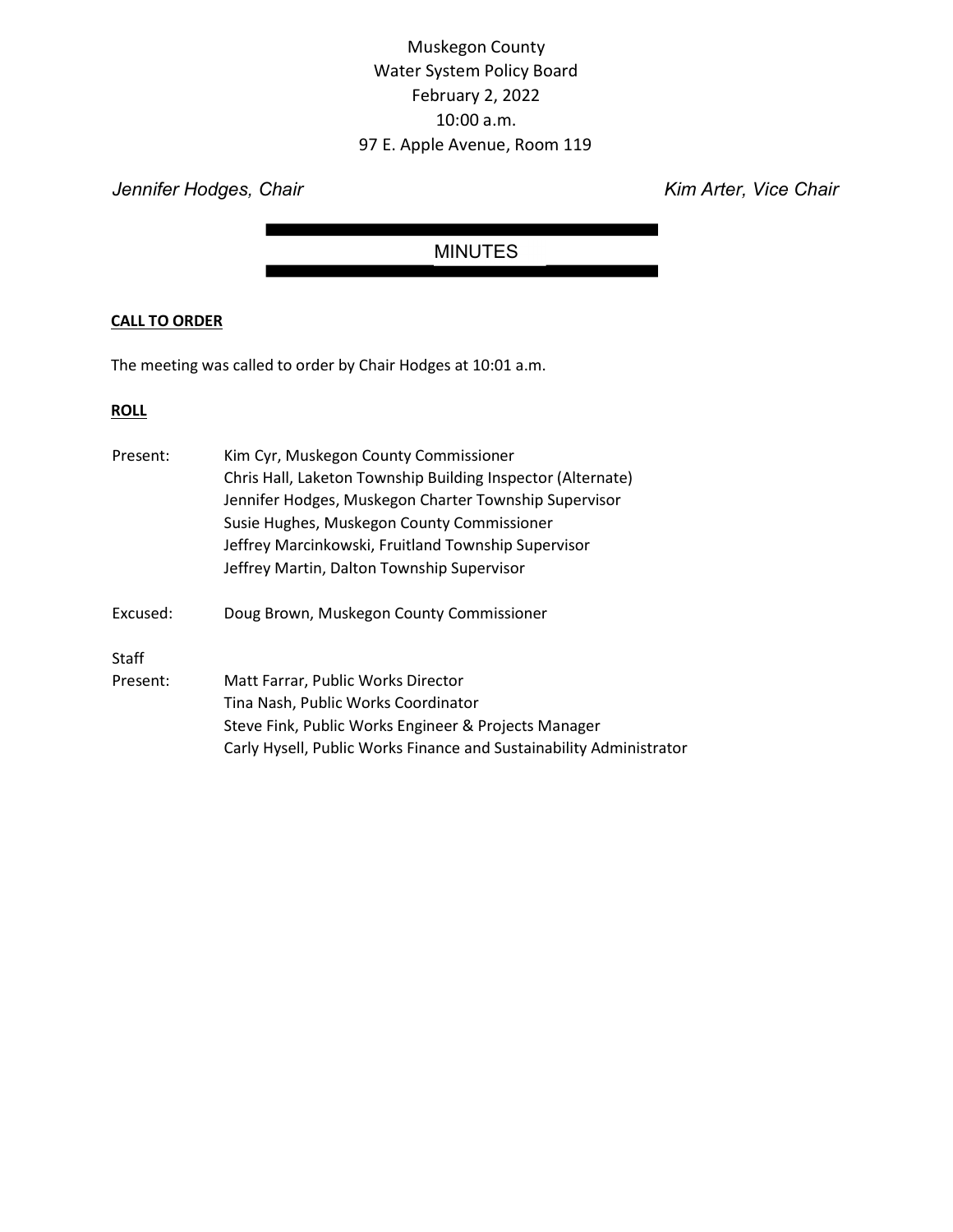Muskegon County Regional Water System Policy Board Minutes February 2, 2022 Page 2

#### WSPB-22-009 APPROVAL OF AGENDA

Moved by Commissioner Hughes, seconded by Jeffrey Martin, to approve the agenda as presented.

Voice Vote: Motion Carried

## WSPB-22-010 APPROVAL OF MINUTES

Moved by Jeffrey Martin, seconded by Commissioner Cyr, to approve the minutes of the Muskegon County Regional Water Policy Board meeting held on January 12, 2022.

Voice Vote: Motion Carried

PUBLIC COMMENT (on an agenda item)

None

## **ITEMS FOR CONSIDERATION**

## Select Engineer for the Eastside Water System Improvements

Matthew Farrar stated the quote submitted by DLZ was not what was requested. Matthew Farrar contacted DLZ and requested they correct and re-submit their quote. Matthew Farrar stated he would present the quotes at the March meeting.

#### DISCUSSION – UPDATES

#### Channel Crossing Project

Steve Fink stated the pilot hole for under the dune bore is in progress. The contractor is about 3300ft in. By the end of this week the pilot hole should be completed. The contractor will begin working 24 hours a day using two crews for the reaming phases. In the City of Muskegon, Jackson-Merkey has the meter vault in place and the piping has been completed.

Steve Fink stated the contractor requested to go about 80ft deeper than originally planned and right now they are about 70ft. This allowed the contractor to reach the clay layer they wanted. Steve Fink stated DLZ ran the calculations for the extra soil pressure and there were no issues.

#### M120 Watermain

Matthew Farrar stated EGLE reached out a few months ago regarding an abandoned open dump site leaching PFAS into the ground water. This is impacting the HOP Child Care facility. Matthew Farrar stated he has had ongoing conversation with EGLE regarding the costs to put in a watermain and what will be required for such to occur. Matthew Farrar discussed mandatory connections if a new watermain was constructed and the effect that may have on residents.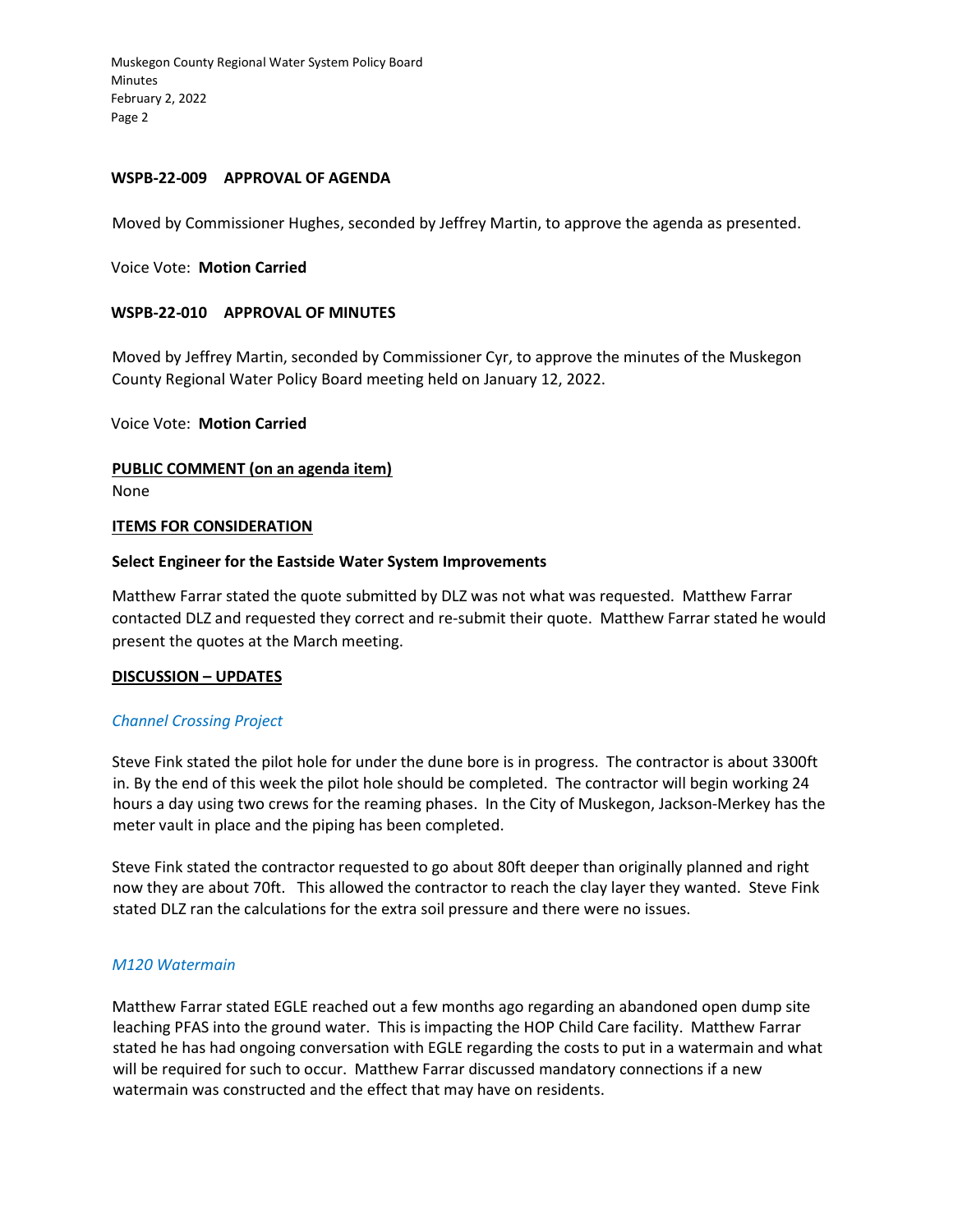Muskegon County Regional Water System Policy Board Minutes February 2, 2022 Page 3

Matthew Farrar stated he is pushing for EGLE to continue with their investigation to determine the actual area being impacted by the PFAS and come up with a project that would address everyone.

Mathew Farrar stated he would like to have an engineer to provide an actual cost estimate for this project and also continue to look into the impact on residents that may be required to hook-up to this new watermain. Matthiw Farrar stated he has a price from Prein&Newhof of \$1,200.00 to do a cost estimate and this amount would be reimbursable by the grant if we choose to accept.

Discussion ensued. The Board members decided they would like to wait for more information from EGLE defining the actual area effected by the PFAS plume and have Prein&Newhof provide an actual cost estimate.

Steve Fink stated MDHHS and Public Health are the ones that would work on obtaining filters to those who are impacted.

WSPB-22-011 Moved by Jeffrey Martin, seconded by Commissioner Hughes, to have Prein&Newhof provide a cost estimate per their proposal price of \$1,200.00.

Yes – Cyr, Hughes, Marcinkowski, Martin, Hall, Hodges  $No -$ Excused – Brown Motion carried

## WSPB-22-012 INFORMATIONAL ITEMS

Moved by Commissioner Hughes, seconded by Jeffrey Martin, that the following information items be received and placed on file:

- 1. Meter Set List for January 2021
- 2. Local Fund Balance Sheet for January 2021
- 3. Check Disbursement Report
- 4. Water System Monthly Report for January 2021

Voice Vote: Motion Carried

## UNFINISHED BUSINESS

None

## NEW BUSINESS

Chris Hall asked if the townships would receive an updated Appendix B showing the new rates and charges. Matthew Farrar stated they would.

Chair Hodges stated the Contract Management sub-committee would begin meeting in March.

## AUDIENCE PARTICIPATION

None